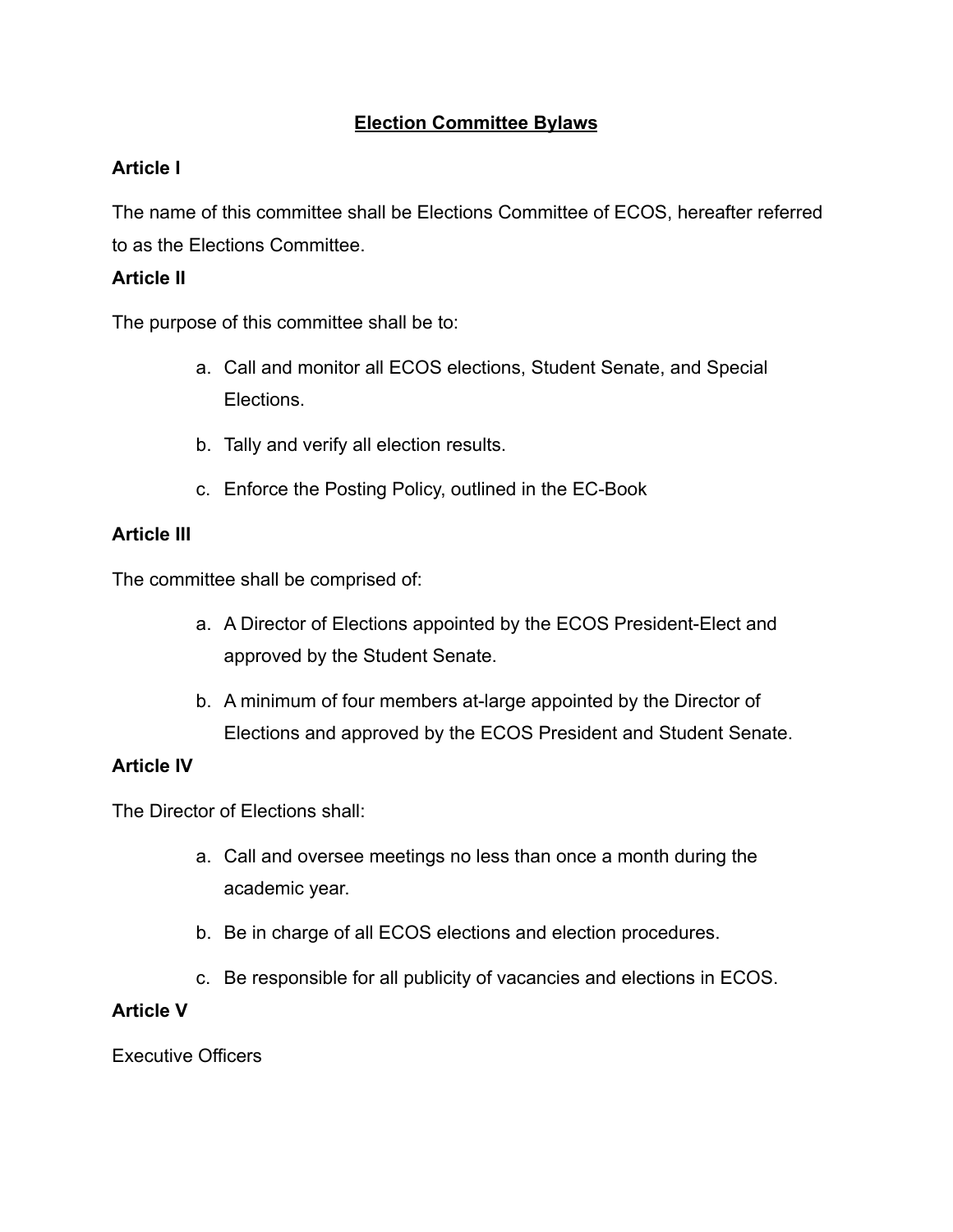- a. Must hold a cumulative grade point average of 3.0 or higher and be in good academic standing.
- b. Must have attended and completed courses at Eckerd College during the regular semester (fall/spring) immediately prior to the semester in which the election will be held.

#### **Article VI**

- A. Declaration of Candidacy
	- 1) Candidates must officially declare their candidacy.
		- i. For candidates to be declared official candidates and appear on the ballot, they must fill out a form prepared by the Elections Committee which states the person's intention of running for office, specifies the particular office & seat which the candidate is seeking, and contains a statement in which the person agrees to abide by these campaign rules and decisions of the Elections Committees.
		- ii. Candidates may file for only one position
		- iii. Any Elections Committee member who runs for office must resign from Elections Committee.
	- 2) ECOS Executive Council Elections
		- i. A Declaration of Candidacy meeting will be held at 5:00 pm on the Sunday one week before the start of the election and is mandatory for all candidates.
		- ii. Candidates must submit their declaration of candidacy materials to the Director of Elections before or during the meeting at 5:00pm.
		- iii. The Director of Elections will explain the campaign conduct and regulations at the Declaration of Candidacy meeting.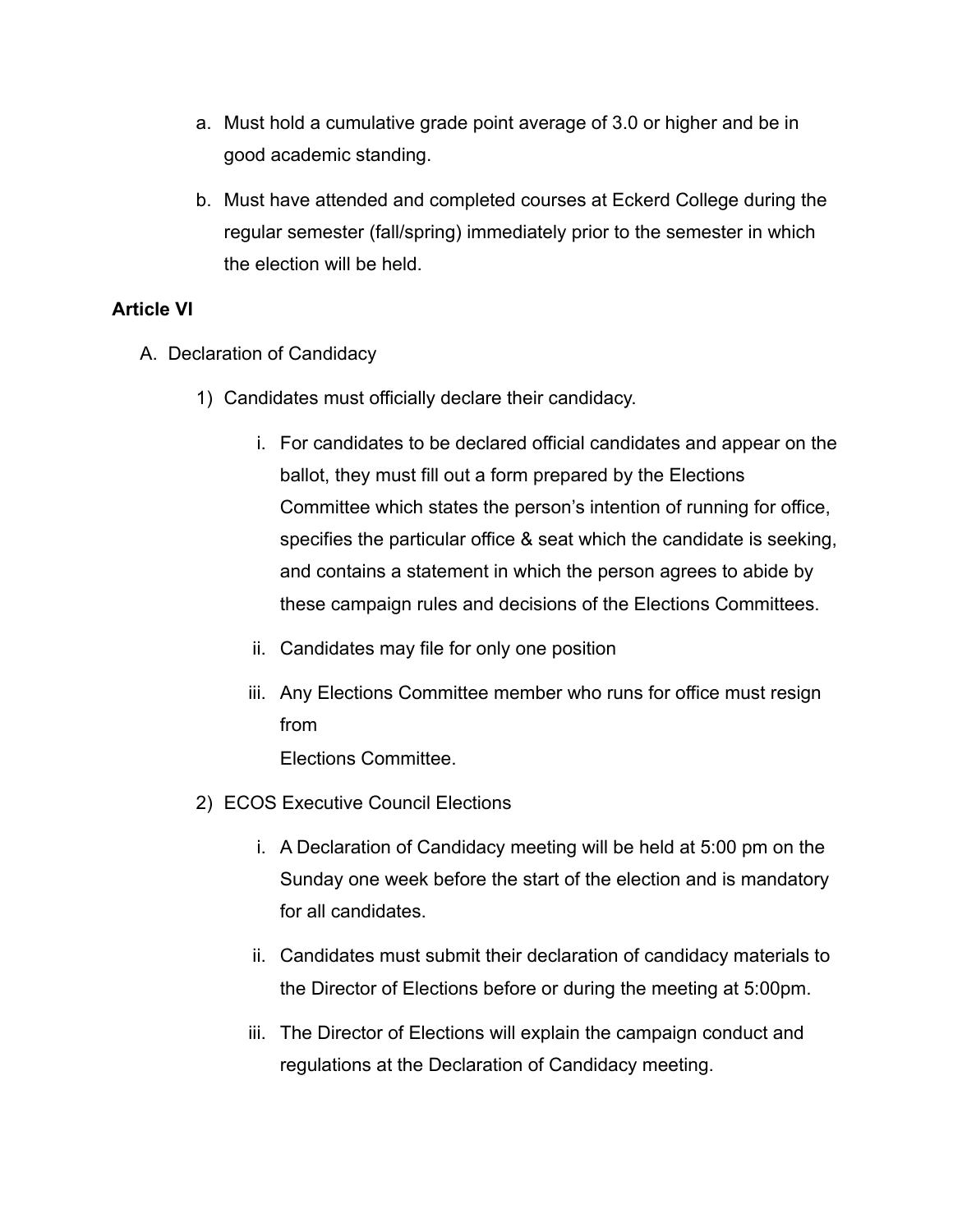- iv. The campaign period will begin immediately after the Declaration of Candidacy meeting and conclude at the close of the election.
- v. The election shall be held the academic week before Spring Break or for a one-week period as designated by the Elections committee.
- vi. If a runoff election is necessary, it must begin within ten (10) academic days following the return from Spring Break. The Elections Committee shall be responsible for publicizing the date of the runoff election.
- 3) Senatorial Elections
	- i. A Declaration of Candidacy meeting will be held at 5:00 pm on the Sunday one week before the start of the election and is mandatory for all candidates.
	- ii. The Director of Elections will explain the campaign conduct and regulations at the Declaration of Candidacy meeting.
	- iii. The campaign period will begin immediately after the Declaration of Candidacy meeting and conclude at the close of the election.
	- iv. The election shall be held the third academic week of the fall semester or for a one-week period as designated by the Elections Committee.
	- v. If a runoff election is necessary, it must begin within three (3) academic days following the end of the original election. The Elections Committee shall be responsible for publicizing the date of the runoff elections.
- 4) Late Declaration Applications will not be accepted.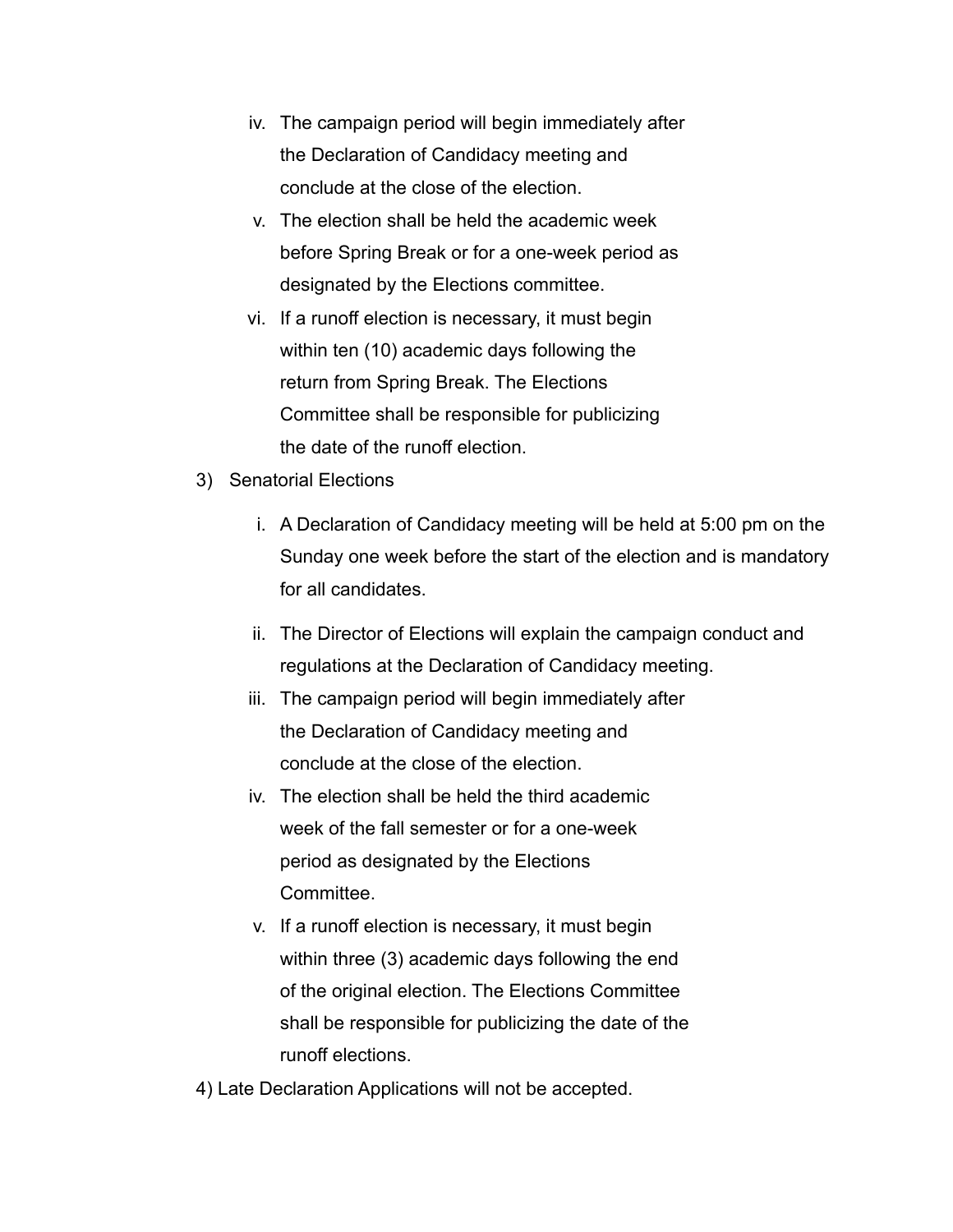- B. Financial Disclosure
	- 1) Candidates are required to keep accurate records of all campaign expenditures. Receipts must be maintained for all money expended and for all professional services rendered. This does not include labor from volunteer staff.
	- 2) The financial record must show the amount and purpose of each expenditure.
	- 3) The financial records are to be transcribed on a form prepared by the Elections Committee and are due to the ECOS Office within two (2) school days of the conclusion of the election, which determines the winner of the race.
	- 4) No candidate may exceed \$50.00 on campaign materials.
	- 5) The Elections Committee reserves the right to release financial information to the public.
- C. Campaign Conduct
	- 1) These by-laws are designated to ensure fair elections. Any candidate found to be deliberately in violation of the code shall be subjected to sanctions by the Elections Committee. Sanctions may include but are not limited to monetary sanctions, temporary or permanent suspension from campaigning, and, in some cases, removal from office.
	- 2) All the candidates and their agents will refrain from making deceptive or misleading statements during their candidacy. Candidates and their agents will also refrain from any act reasonably calculated to be libelous or to compromise the rights of any student, faculty member, or student organization.
	- 3) All campaign material must bear the Campus Activities date stamp.
	- 4) Items to be bulk copied should receive the date stamp before copying.
		- i. Certain items may be exempted from this rule upon approval of the Elections Committee.
	- 5) A copy of each different sign or handbill, which is to be bulk copied, must be filed with the Elections Committee.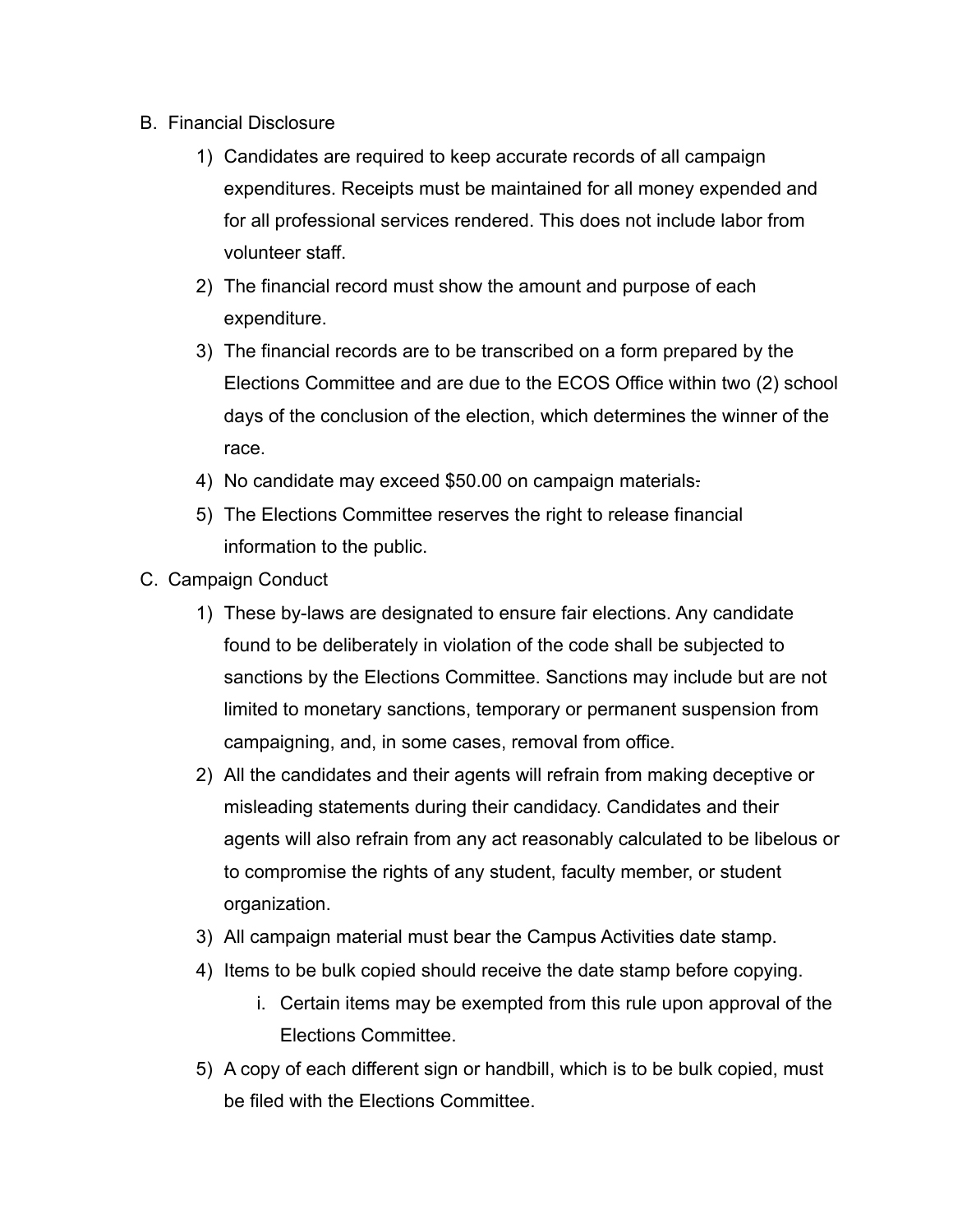- 6) No campaign material or activity may impede either pedestrian or vehicular traffic.
- 7) All campaign material must be removed within 48 hours of the conclusion of the election, which determines a winner for the race.
- 8) Campaigning shall not be allowed within thirty (30) feet of the ECOS office and any on campus computer lab or the mailboxes.
- D. Campaign Regulations
	- 1) Candidates and their agents may not:
		- i. Use sound amplifying equipment on campus without written permission from Campus Activities Office.
		- ii. Claim the endorsement of any student organization unless the highest- ranking officer files the endorsement with the Elections Committee.
		- iii. Violate any part of the Posting Policy as outlined in the Student Policy Manual 2016-2017, page 65.
	- 2) A sign may not be attached to:
		- i. A shrub or plant;
		- ii. A tree, except by string, to its trunk;
		- iii. A permanent sign installed for another purpose;
		- iv. A fence or chain on its supporting structure;
		- v. Statuary, monument, or similar structure.
	- 3) No campaign materials will be permitted inside any classroom on campus.

#### **Article VII**

- A. Voting Procedure
	- 1) Voting in all elections will be by secret ballot
	- 2) Elections shall be held online at the Eckerd College Intranet and/or on campus at polling stations designated by the Elections Committee.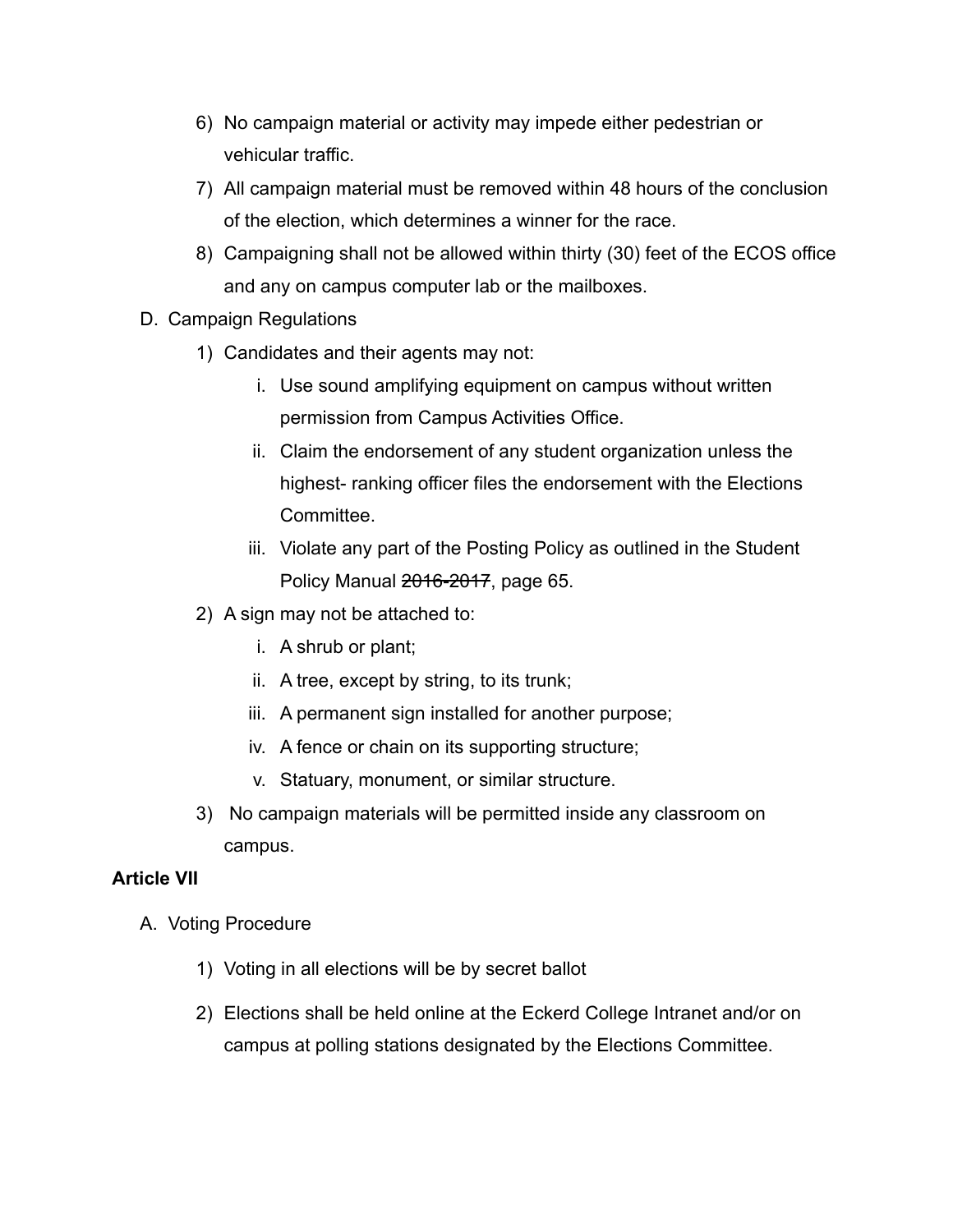- 3) Polls shall be open for one week, from Monday following the deadline for Declaration of Candidacy to Friday at 3:00pm.
- B. Tally and Verification of Results
	- 1) General Elections
		- i. After the polls close, votes shall be validated by members of the Elections committee and the Chairperson. All members present will affix their signature to the results of the election.
		- ii. The method for counting votes shall be found in the ECOS **Constitution**
		- iii. The winning candidate must:
			- 1. Not have been disqualified by the Elections Committee.
		- iv. In the event of a runoff, refer to Article VI, Sections 2, 3.
- C. Acceptance of Position
	- 1) Candidates who have been elected have three (3) academic days to accept their position in writing to the Elections Committee.
		- i. In the event that positions are not accepted, ECOS has two (2) days from the end of the third to fill those vacancies as described in the ECOS office Constitution.

# **Article VIII**

- A. The Elections Committee has discretionary power to determine and impose the penalties specified in section eight (8) of this Article for election code violations.
- B. Disputes
	- 1) Any person or organization who is injured by a candidate's actions must notify that the candidate and both parties must make an attempt to negotiate a fair settlement of the dispute. Only failing this may either party lodge a formal complaint with the Elections Committee.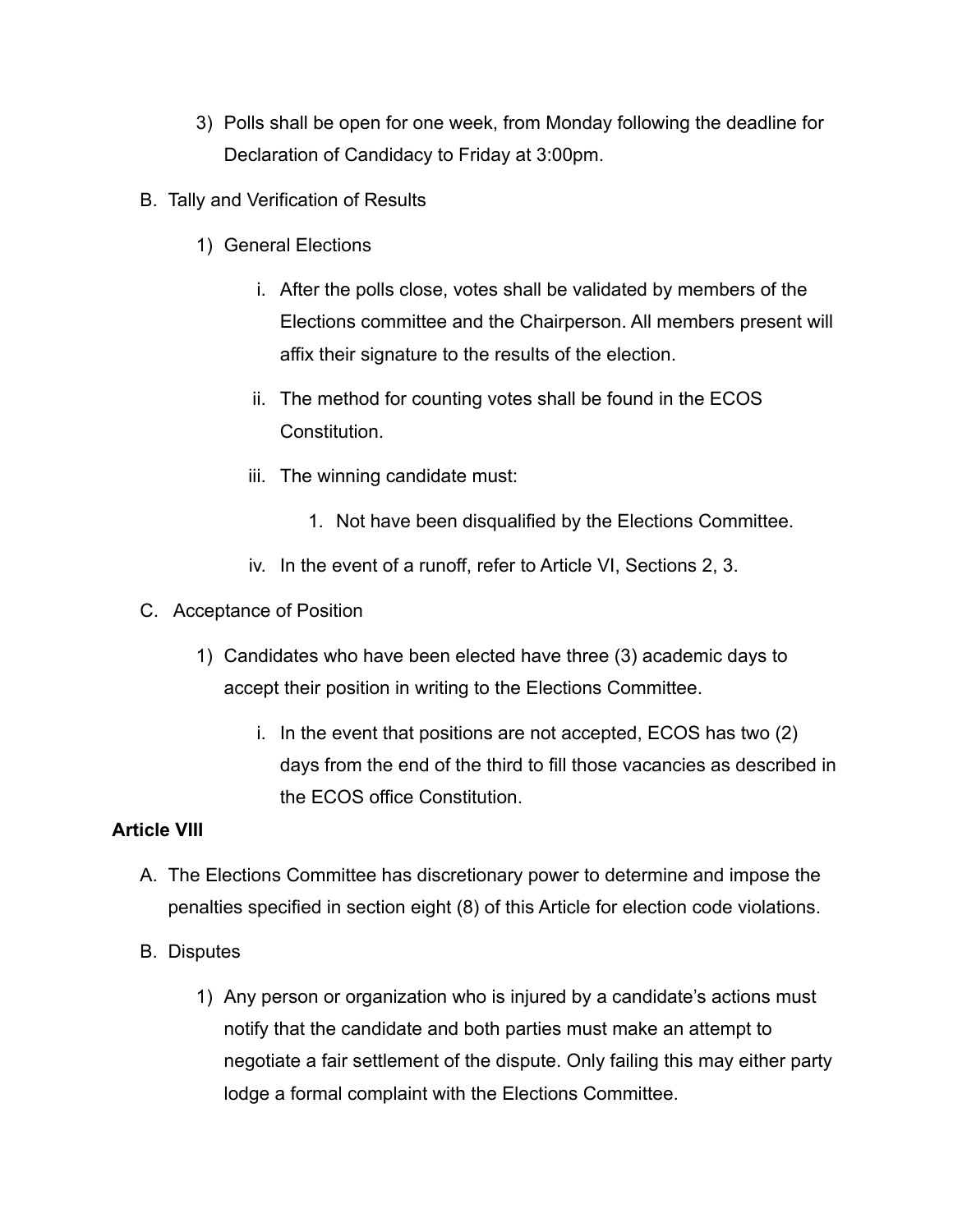- 2) Any Candidate may request a written advisory opinion of the Elections Committee within twenty-four (24) hours after the final results are tabulated.
- 3) Under no circumstance shall a recount of any portion of votes be taken due to the impossibility of recounting online votes.
- 4) The Elections Committee may dismiss a complaint without hearing under the following circumstances:
	- i. The complaint is not filed within three (3) days after the dispute arose.
	- ii. It lacks jurisdiction on the subject or over any party involved.
	- iii. No relief for the grievance can be granted or the complaint is ill founded.
	- iv. The complainant has not suffered and is not likely to suffer from the action in question.
	- v. No adequate attempt has been made by either of the parties to settle the dispute among themselves.
- 5) If hearing is warranted, the Elections Committee will issue a written notice to both parties stating the time and place of the hearing.
- 6) At the time the Elections Committee issues notice of the hearing it may also issue a temporary order which remains in effect until a decision is reached in the hearing or until rescinded by the Elections Committee.
- 7) If the Elections Committee determines after hearing that the election code has been violated by a candidate or the candidate's agents it may:
	- i. Enjoin the candidate and the candidate's agents from part or all of their campaign activities for the duration to be set by the Elections **Committee.**